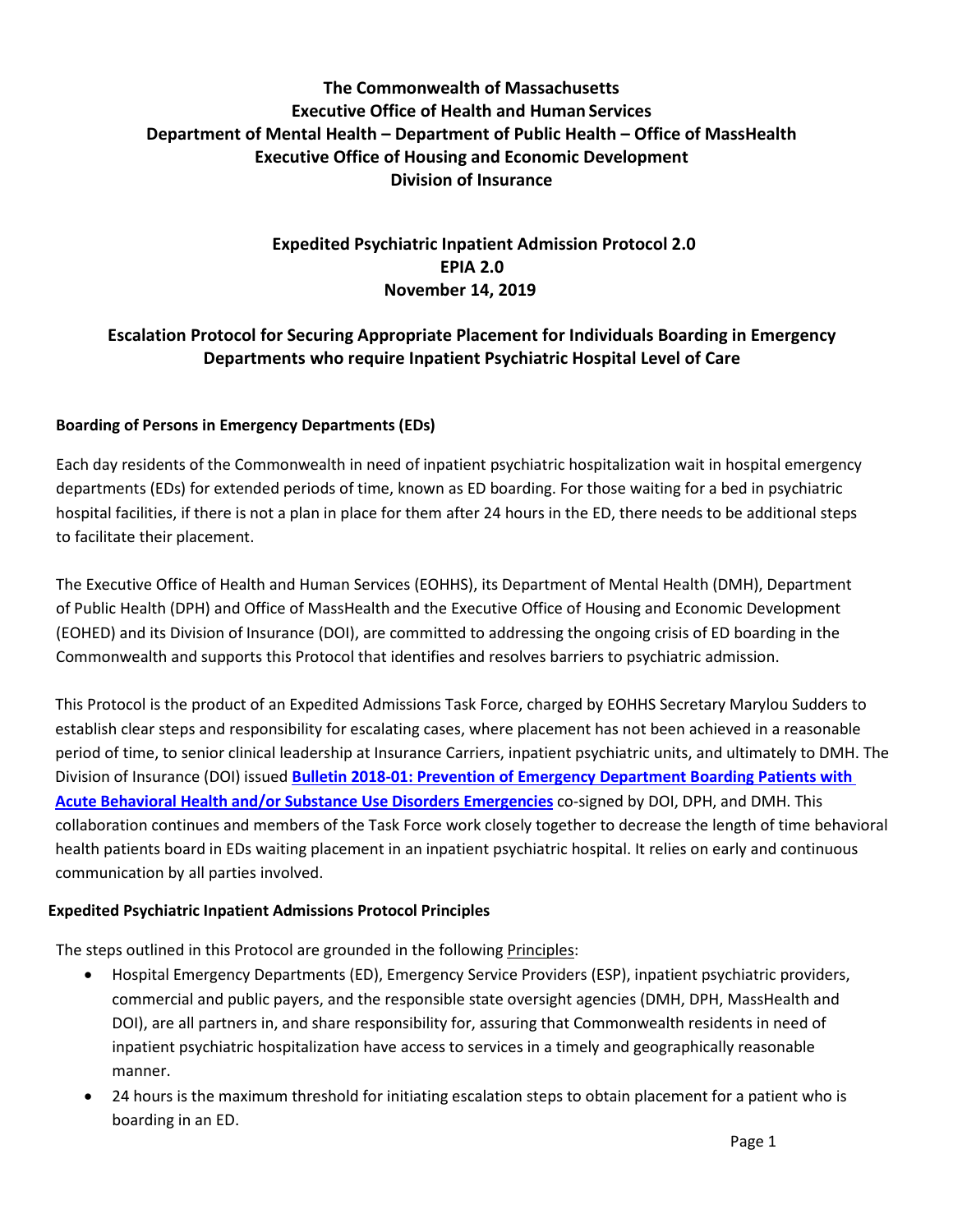- EDs and ESPs have primary responsibility for identifying and securing inpatient psychiatric hospitalization for patients in psychiatric crisis who require that level of service, and must continue active and assertive efforts to secure placement throughout the escalation process, particularly in assuring that clinical information is current and communicated for placement efforts, as described in the Protocol.
- There is an expectation that licensed facilities will comply with DMH clinical competencies (as required by 104 CMR 27.03(5)(a) and [DMH Bulletin #19-01\)](https://www.mass.gov/service-details/bulletins-0) and shall make every effort to admit a patient with special needs addressed by these clinical competencies, when there is an open bed.
- Any necessary authorization (for inpatient hospital level of care, for 1:1 staffing or other specific needs) is provided and documented as soon as the need is known (See Division of Insurance Bulletin 2018-01 and [Special Services Coding Grid dated 8-02-19\)](https://www.mass.gov/info-details/expedited-psychiatric-inpatient-admission-epia). This DOI guidance concerning specialing is expected to be incorporated into contracts between facilities and carriers. If a facility identifies a need for such special services and the carrier authorizes coverage, the facility is expected to admit the patient.
	- At the time of verbal authorization, plans should be able to provide written authorization, an authorization number, or other identification of services, so that if any issues occur during claims processing, the provider is able to reference that specialing was authorized.
	- Plan billing and payment policies should be updated to reflect how the plan's specialing process works, and also to include the specialing codes established in the coding grid that are required by the plan.
	- Plans must provide authorization of specialing as soon as the need is identified as this will help reduce admissions wait time.
- Early and continuous communication between the ED/ESP and the Insurance Carrier throughout this process ensures that the most current information is available and that there is no duplication of effort in the placement work. This communication must be reciprocal; Carriers and ESPs are expected to communicate with EDs as to the status of their efforts to secure placement and updated clinical information should flow back to ESPs and Carriers. To ensure timely communication needed for this Protocol's success, it is expected that EDs and ESPs have a point person specified on each shift.
- Inpatient Providers, Insurance Carriers, EDs, ESPs and DMH (along with other stakeholders) are expected to use a standardized Bed Search Protocol that is in development with state agency and stakeholder involvement. Once finalized, time for implementation will be provided.
- Carriers and Providers are committed to providing better continuity of care for inpatient treatment in order to improve patient outcomes. Patients should be rehospitalized at the same inpatient facility to the maximum extent possible
- When the boarding individual is affiliated with a State Agency, the Agency should be contacted as soon as possible for information, care management, treatment plans, or special services to aid in successful placement.
- If the constraint to finding a hospital bed is an individual or family preference, including due to parent/guardian lacking access to transportation to a distant hospital for a pediatric patient, this protocol will be activated, and the ED/ESP will continue to work on acceptance at those preferred placements. The ED/ESP will also try to understand and alleviate any barriers that are limiting the scope of placement possibilities with the family. At 96 hours, DMH will receive these referrals and take geographic considerations, family history, etc. into account. Priority will be given to placement as close to home as possible in order to facilitate family/guardian involvement with treatment but will not further delay placement.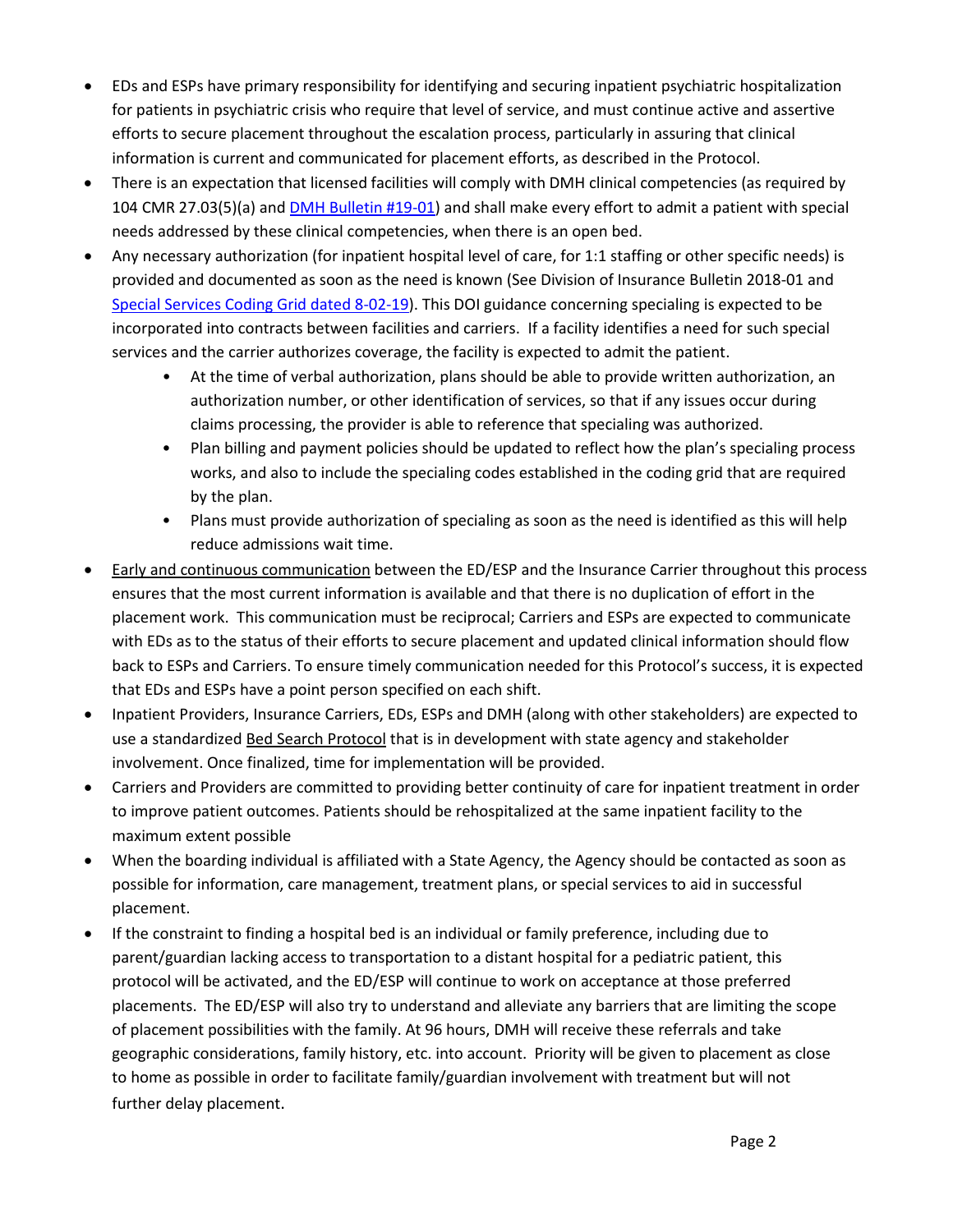- The time frames in this Protocol should not limit escalation of complex cases where it is clear that placement will not be readily identified.
- At any time after the decision is made to admit the individual to a psychiatric hospital, the Carrier should be notified immediately for assistance. If it becomes clear that a placement will not be identified by 96 hours, DMH may be consulted on a case by case basis for acceleration of the Protocol.
- All Carriers, EDs and ESPs much us[e Adobe Acrobat Reader DC](https://acrobat.adobe.com/us/en/acrobat/pdf-reader.html) for submitting a request for help to DMH through the secure email portal provided.
- If the request for inpatient placement is withdrawn, or the ED/ESP acquires a placement after escalating the case, these Protocols no longer apply and all relevant parties (Carriers, ED, Parent/guardian, DMH) are notified about this change.

## **Escalation Steps**

#### **1. First 24 hours after ED arrival**

- a. Any time after a patient is admitted to the ED, the ED/ESP may notify the appropriate person at the Insurance Carrier or other party responsible for administering the patient's health coverage that one of their members is in the ED waiting for a psychiatric hospital admission. The Insurance Carrier will use its internal care management processes to determine if there is useful information that can be provided to the ED/ESP to assist in placement.
- b. At any time after the decision is made to admit the individual to a psychiatric hospital and it is clear that a placement will not be identified by 24 hours, the ED or ESP can reach out to the Insurance Carrier with a Request for Assistance.

## **2. If a placement has not been identified by 24 hours from a patient's arrival to an ED**

- a. The ED/ESP must make a formal Request for Assistance to the Insurance Carrier.
- b. Within two hours of the submission of a Request for Assistance by an ED/ESP during normal business hours, an employee of the Insurance Carrier will act on the request and initiate a process to facilitate the admission of the individual into an appropriate hospital. When a Request for Assistance is made outside of normal business hours (e.g. after hours and on weekends or holidays), the Carrier shall acknowledge receipt of the Request no later than the morning of the next calendar day after the request is made, and shall initiate efforts to provide assistance..
- c. The Request for Assistance must provide the Insurance Carrier with clinical information about the individual, barriers to admission, updated clinical information, evidence of the bed searches to date, and a summary of responses from hospitals who have denied admission to the individual. For example:

| Patient<br>Demographics                  | Name<br><b>DOB</b><br>Health Plan Member ID<br>Address/Contact Information                                                                |
|------------------------------------------|-------------------------------------------------------------------------------------------------------------------------------------------|
| ED Presentation &<br><b>BH Diagnosis</b> | <b>ED Facility</b><br>Date/Time of Admission<br>Length of Time Boarding<br>Presenting problems/symptoms<br>Diagnosis/co-morbid conditions |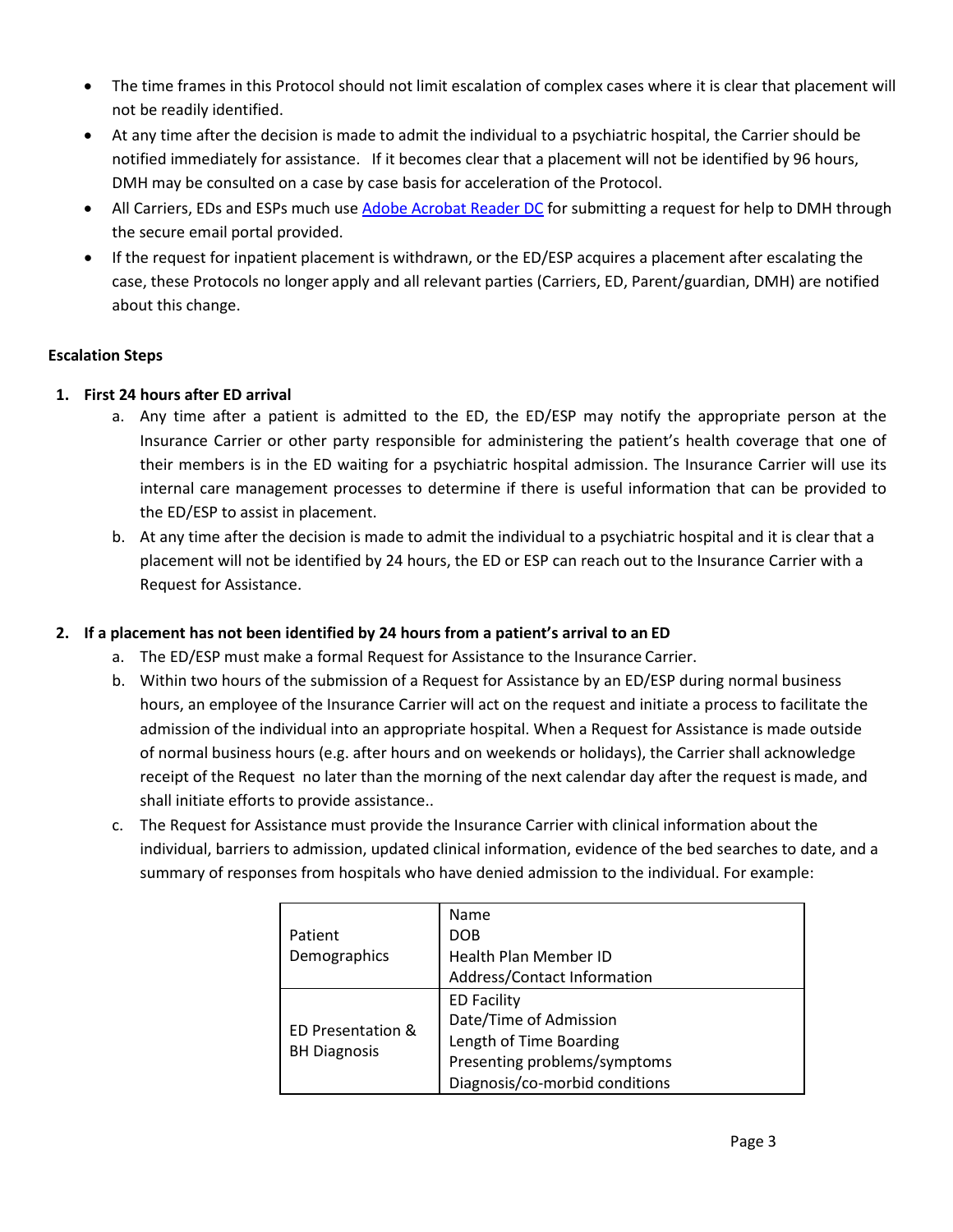| Placement/Boarding                                                                          | Level of care needed<br>Reason for Boarding                                                                                                                                                                                                                                 |
|---------------------------------------------------------------------------------------------|-----------------------------------------------------------------------------------------------------------------------------------------------------------------------------------------------------------------------------------------------------------------------------|
| Contacts                                                                                    | ED contact person at the hospital (w/phone)<br>ESP contact person (w/phone)<br>State Agency Involvement (DDS, DCF, DMH, DYS)                                                                                                                                                |
| If Information has<br>changed since a<br>previous contact<br>was made to the<br>health plan | Presenting problems & Symptoms<br>Co-occurring complexity<br><b>Additional Patient Needs</b><br>Type of placement required                                                                                                                                                  |
| Facilities/units<br>already contacted                                                       | Name of facility and reason, circumstance, or<br>barrier provided as to why they are unable to<br>accept patient for admission<br>Other Resources needed to admit the patient if<br>available to the ED/ESP; if barrier is lack of beds,<br>when discharges are anticipated |
| Other Patient<br>Information                                                                | Relevant patient history with a facility<br>Patient, Parent, Family preference for Placement                                                                                                                                                                                |

- d. The Insurance Carrier must work closely with the ED/ESP point person to avoid redundancy in bed searches and to determine which hospital(s) is most appropriate to meet the needs of this member. Insurance Carriers must engage senior clinical and administrative officials at potential receiving facilities continuously until a placement is identified and agreed upon.
	- i. The Insurance Carrier determines and authorizes payment for required supports or resources (i.e., single room, extra staffing etc.) when such supports or resources are determined to be needed by the Receiving Facility to allow for admission. All authorizations are documented and provided to the ED/ESP and to the receiving facility. When a Carrier authorizes these resources, the inpatient unit is expected to accept the patient.
	- ii. The Insurance Carrier must mitigate any authorization issues that are presenting barriers to a successful placement and shall provide documentation of such authorization requested by the receiving facility (See above Principles) in a timely manner.
	- iii. If the specific hospital(s) considered most appropriate by the Insurance Carrier to serve the individual does not have an immediate bed but will have one within the next 24-48 hours, the Insurance Carrier should seek to have the hospital agree to prioritize the placement of the individual against the next discharge. However, the bed search continues and if another facility is found to have a bed prior to the preferred facility's availability, that readily available bed should be secured for the patient.
	- iv. If an in- network bed is unavailable, the Insurance Carrier should seek placement in appropriate out-of- network facilities (taking into account services required by the individual, geography, etc.).
	- v. The Insurance Carrier actively seeks to obtain admission of the individual until a placement has been secured. This includes a review of the updated clinical referral packets and ongoing discussion with senior leaders at the Receiving Facilities to break down barriers to admission.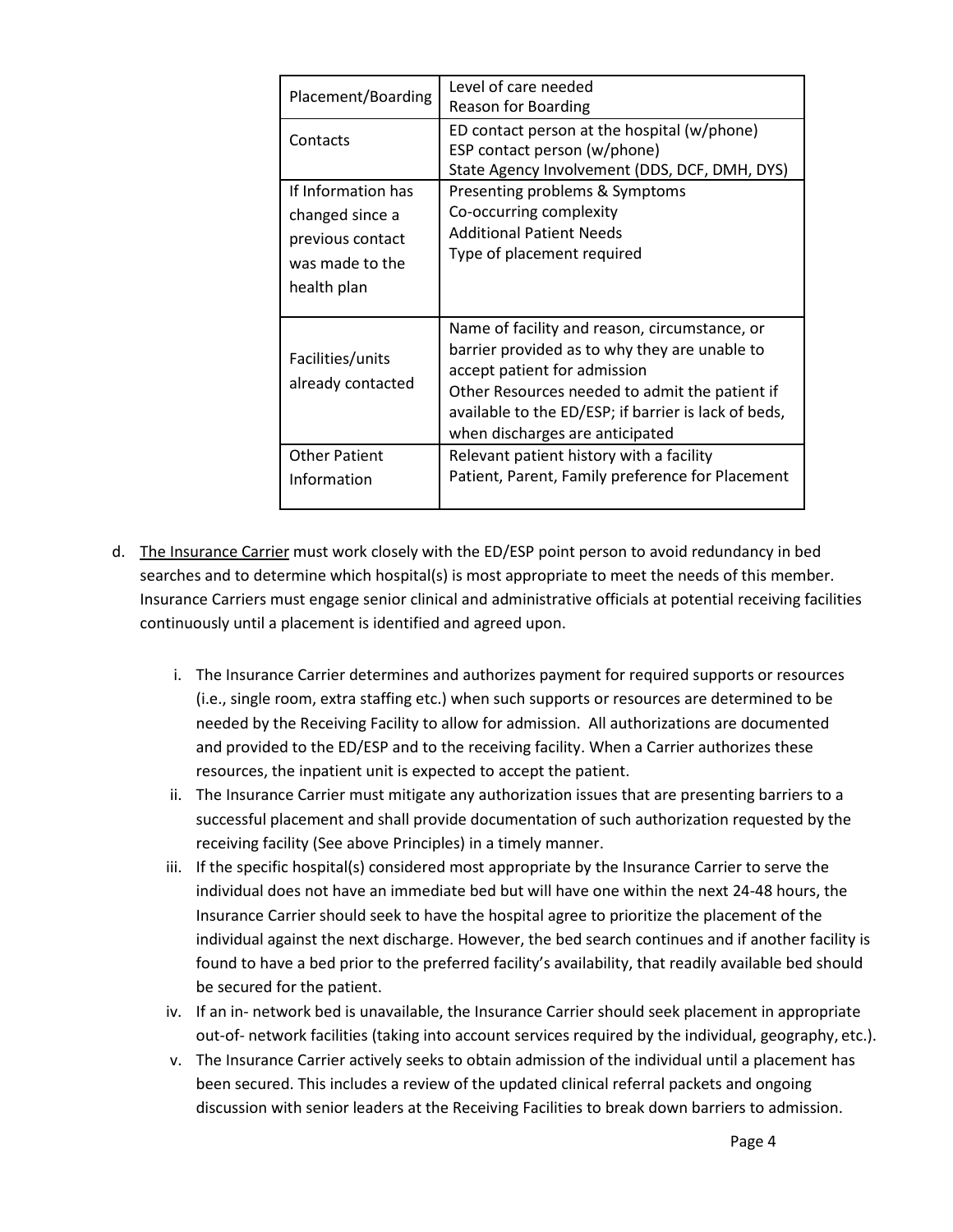- vi. Once the Insurance Carrier has exhausted its network and appropriate out-of-network options, and when 96 hours has elapsed and the individual still has not secured an inpatient placement, the Insurance Carrier must notify DMH for assistance.
- vii. If at any time after the decision is made to admit an individual with co-occurring complexity to a psychiatric hospital and it is clear that a placement will not be identified by 96 hours, Insurance Carrier (or, in the absence of an Insurance Carrier, the ED or ESP), may consult with DMH on a caseby-case basis for acceleration of the Protocol.
- viii. The Insurance Carrier is responsible for informing hospitals considered appropriate to admit the individual that the process is being escalated to DMH.

## **3. If a placement has not been identified by 96 hours from a patient's arrival to an ED**

- a. The Insurance Carrier, or ED/ESP MUST request assistance from DMH at 96 hours.
- b. The Insurance Carrier or ED/ESP MUST contact DMH by submitting an online referral request using [Adobe](https://acrobat.adobe.com/us/en/acrobat/pdf-reader.html)  [Acrobat Reader DC,](https://acrobat.adobe.com/us/en/acrobat/pdf-reader.html) as directed by DMH.
	- i. The Deputy Commissioner of Clinical & Professional Services or designee oversees the DMH team that ensures placement.
	- ii. The Insurance Carrier, ED, and ESP designate a senior clinical administrator to communicate with DMH.
	- iii. The internal DMH team works with Insurance Carriers/EDs/ESPs and Provider Hospitals to determine next steps to ensure that placement for the individual is accomplished.
- c. DMH works with ED/ESPs, Insurance Carriers and Provider Hospitals to ensure up to-date information and clinical assessment is provided in a timely and effective manner until a bed becomes available.
- d. All parties involved agree to use the Standard Bed Search/Bed Finder Protocol developed by the EPIA Taskforce. This work is currently in progress.
- e. DMH engages senior clinicians and administrators at the Provider Hospitals, Insurance Carriers and ED/ESPs, as indicated, to understand and resolve any barriers to admission.
- f. If State Agencies' involvement is required to resolve barriers to admission, DMH will convene a conference call with the appropriate State Agency representatives, Hospital Providers, Insurance Carriers and others as needed to resolve such barriers.
- g. When network adequacy and payment issues create barriers to admission, DMH facilitates a discussion with the Insurance Carriers, MassHealth and DOI as appropriate.
- h. Data collected from this process is reviewed on a regular basis by DMH Licensing for use during regulated surveys for continuing licensure and as indicated.

## **Individuals who are uninsured or have a Carrier not regulated by the Commonwealth (DOI)**

No individual boarding in an ED waiting placement in a psychiatric hospital will wait more than 96 hours before DMH has been notified, including those who are uninsured or who have coverage not regulated by DOI. This includes but is not limited to those who are:

- a) Not insured and not eligible for MassHealth benefits;
- b) Not insured and eligible for MassHealth benefits;
- c) Insured by unmanaged Medicaid;
- d) Insured by unmanaged Medicare/Medicaid;
- e) Insured by a self-funded ERISA Plan;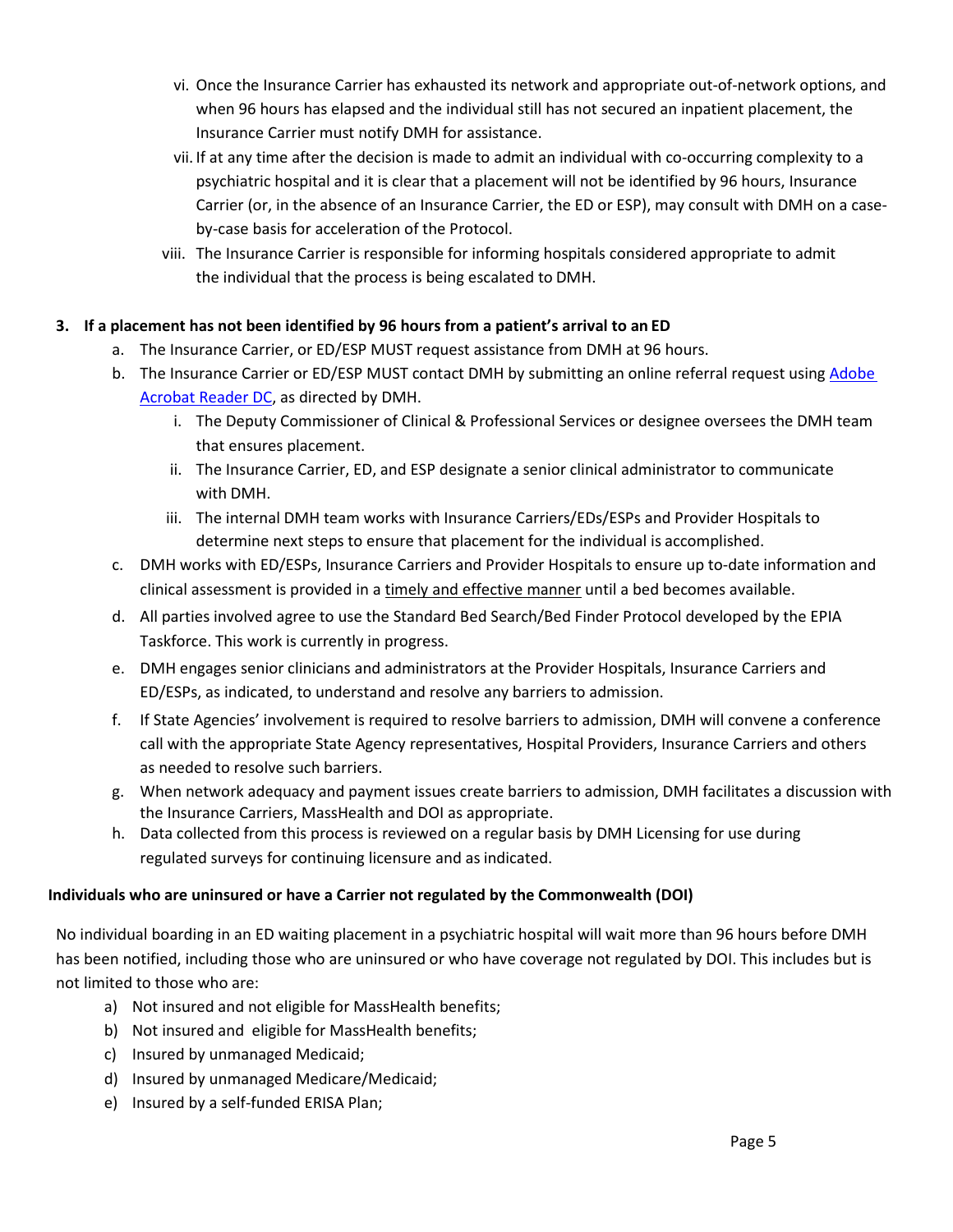- f) Insured solely by Medicare; or,
- g) Insured through an out-of-state insurance carrier (commercial or Medicaid.)

The ED/ESP will continue its efforts to locate an appropriate placement and to engage the identified payer (if there is one) for assistance as outlined above. If these efforts are unsuccessful, the ED/ESP MUST submit a Request for Assistance to DMH at 96 hours, If at any time it becomes clear that a placement will not be identified by 96 hours, the ED/ESP may consult with DMH on a case-by-case basis for acceleration of the Protocol.

## **1. Active Role of ED/ESPs for those without Insurance Carrier Support**

It is expected that ED/ESP clinical and administrative leadership play an active role during the daily (or more frequent) bed searches in the 96 hour period prior to submitting a DMH request for assistance.

- a. ED/ESPs must have an Internal Escalation Protocol in place for any long stay ED Boarding individual that involves ED and/or ESP clinical and administrative leaders who will then escalate their search efforts to clinical and administrative leaders at the Provider Facilities that have an available bed.
- b. This Internal Escalation Protocol is activated after the first 24 hours boarding in the ED.
- c. Protocols must be developed to assure active efforts to apply for MassHealth coverage for boarding individuals who may be eligible, including use of protocols for Hospital Presumptive Eligibility if applicable.
- d. Use of the Standardized Bed Search/Bed Finding Protocol is expected, once developed.
- e. Full escalation prior to DMH involvement at 96 hours includes but is not limited to involvement of the Hospital's senior clinical and administrative officials (including the ED Attending of record) where the individual is boarding.
- f. The Boarding Hospital's senior administrators are expected to seek placement within their hospital system/network to optimize these relationships on behalf of the boarding individual.
- g. The Boarding Hospital's senior administrators will contact similar senior leadership at Provider Hospitals with available psychiatric beds to advocate for their boarding patient's admission.
- h. Escalation efforts will be documented and reported to DMH when seeking help from DMH.
- i. EDs and ESPs must submit request for help to DMH using [Adobe Acrobat Reader DC.](https://acrobat.adobe.com/us/en/acrobat/pdf-reader.html)
- j. This Internal Escalation Protocol applies to all individuals without an Insurance Carrier advocate.